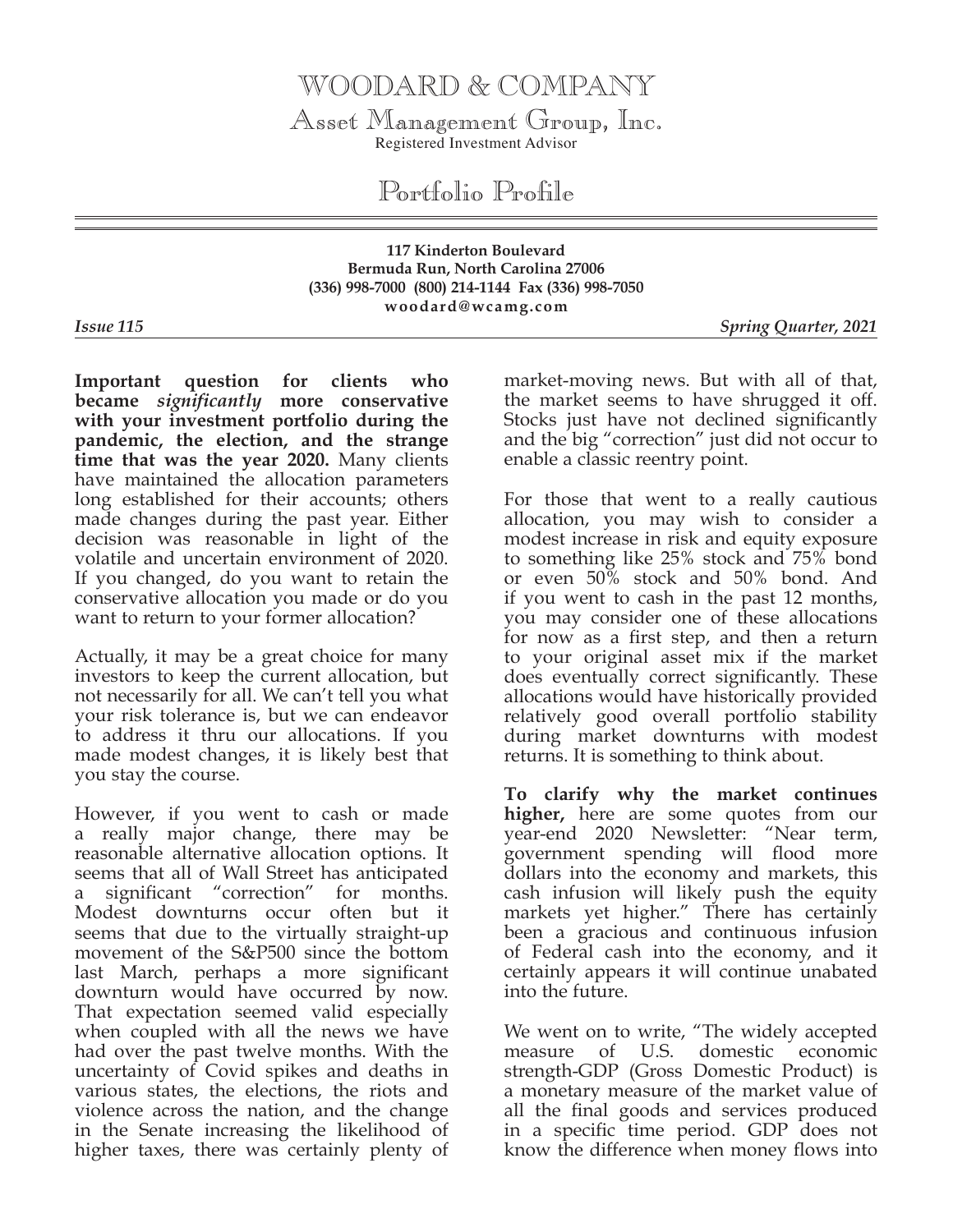the economy whether it is from a healthy, vibrant economy or profligate government spending. Furthermore, many of the economic policies put in place in recent years which include energy independence, the much-improved manufacturing sector, improved trade deals, etc. will continue to bear fruit."

So, if you scratched your head like many have and you wondered if stocks can defy the laws of gravity forever, well probably not forever but they are doing a good job now, to a great extent enabled by massive government spending. When you throw a couple trillion dollars of taxpayer money at the economy here and there, it adds up to real money. Obviously, there is some cynicism in that comment, the National debt is bad news for future generations but let's make hay! The sun is shining.

Does all this mean the markets continue higher? Likely. But…there will be a stock market correction. When it will occur and how long it lasts, we do not know. Presently the Dow is around 33,000 and the S&P 500 has topped 4,000, both at record highs.

One thing we have noticed that we do not like is the rise of the "Robinhood" traders. These are typically young investors who have not yet learned that markets and good securities can decline sharply. Remember the famous "day traders" of the late 1990's? At that time, it was virtually impossible to do wrong buying a technology stock; that is, until it was possible, and then it was very wrong. In early 2000 we had the beginning of a 50% decline over a 2½ year period (80% decline in technology stocks). Many of the technology stocks were still down more than 50% even ten years later! Also, during that time, we had the 9/11 terrorist attack. Unpredictable events like this and the Covid pandemic are known as "Black Swan" events.

There will be more unknown "Black Swan" events in the future. They are unpredictable and can be economically devastating for a period. Events such as those, recessions, bad economic policy, and more can all cause declines, but business and industry typically adapt and endeavor to thrive and prosper. It is capitalism and over the long-term it works for you in your investment portfolio.

**Reminder.** Our office hours are 8:30 AM– 5:00 PM daily, we are closed for all NYSE (New York Stock Exchange) holidays and weekends.

**Tax reporting** deadline is May 17th this year. We are pleased to provide any cost basis information and we are also pleased to speak with your tax preparer but we require your permission to do so.

**Thanks to you,** again this year we have made a significant donation in honor of you, our clients as a sponsor of the Salvation Army "Hearts and Hands" annual fundraising event. Again, this year it is virtual and it is on May 13th. The link is http://bit. lyhandshearts21. You can learn about the life changing services they provide to families and individuals in need.

**Market Review and Forecast.** Stoked by the incredible creation of money by the Federal Reserve and the Washington D.C. politicians, stock prices continued to climb last quarter. As one Wall street publication wrote: "The Fed was created in part as a fire department, and the virus-induced panic called for the largest fire hoses the Fed could bring to the emergency."

It is now buying a huge \$120 billion a month of government securities (treasuries and mortgages). The Fed's balance sheet will double by the end of this quarter to nearly \$8 trillion from its pre-Covid \$4 trillion total 14 months ago. (Remember that the Fed has unlimited power to create money! And for perspective, a trillion seconds is about 31,500 years.) In fact, 35% of all dollars ever created were brought into existence within the last year.

After bipartisan support for about \$4 trillion for Covid relief last year, the new Democratic administration pushed through (without a single Republican vote) a massive \$1.9 trillion Covid package last month that featured \$1,400 per-person payouts to about 85% of U.S. citizens.

Everyone was eligible for the full payments (even children) unless they made more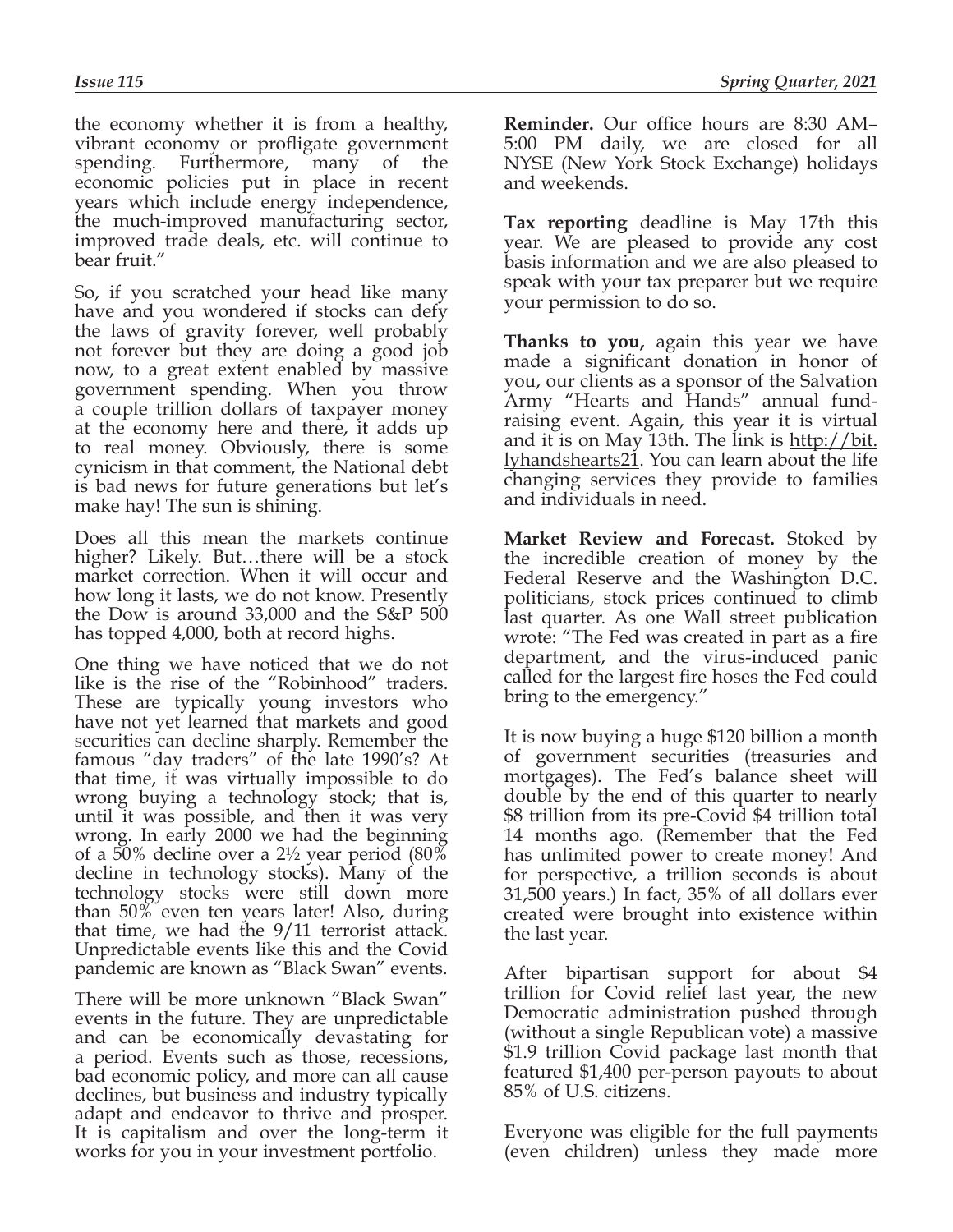than \$75,000 (singles) or \$150,000 (couples). Given that 85% of citizens will receive money, it is not surprising that polls showed 70% support for Uncle Sam's generosity.

All that new money must find a home. Almost all short-term CDs and money markets are still paying less than 1% and bonds typically lose value as interest rates rise as they have done this year. The Barclay's Aggregate Bond Index lost 3.4% last quarter. Money has flowed into stocks, which are near record highs, so it is no wonder that investors continue to grow wealthier as markets keep climbing. A recent survey discovered that "retail investors on average plan to put 37% of their Covid payments into stocks."

Last quarter the S&P 500 returned a solid 5.8%, then hit an another all-time high in early April. A rotation away from tech (up only 2% for the quarter) and other high growth stocks caused the growth-oriented NASDAQ to drop 5% from its high on February 12 to March 31.

| The Major Indices<br>First Quarter - 2021 |            |                        |                                              |
|-------------------------------------------|------------|------------------------|----------------------------------------------|
| <b>Barclays</b><br>Agg.<br>(Bonds)        | S&P<br>500 | <b>Russell</b><br>2000 | <b>EAFE</b><br>$(\text{Int}^{\prime\prime})$ |
|                                           | 5.8%       | 12.7%                  | 3.5%                                         |
| $-3.4%$                                   |            |                        |                                              |

The big winners last quarter were so called "value" stocks as well as small-company stocks as represented by Russell 2000, up 12.7%. Even international stocks averaged a 3.5% rise. This is why we stayed diversified. It is difficult to pick the precise time to rotate from on asset class to the other.

Almost two trillion dollars from last month's Covid relief bill is now beginning to pour into the economy. The examples below are certainly not all inclusive but they do highlight where much of the \$1.9 trillion will go.

A huge \$350 billion was gifted to state and local governments: \$130 million of that amount went to Winston-Salem and Forsyth County! The \$1,400 per-person payments total about \$422 billion. The cost of providing federal unemployment payments that are \$300 in addition to state benefits until September 6 is estimated to be \$246 billion. There are currently 10 million unemployed. The national unemployment rate was 6% for March, less than half of the 14.8% post-W.W. II record high set last April.

Massive layoffs at airlines were averted when they received \$15 billion. Restaurants got \$29 billion and the bill also included \$22 billion for rental assistance. Vaccine distribution received \$7.5 billion while testing and tracing received \$48 billion.

Schools (K-12, \$125 billion) and higher education got a whopping \$165 billion and child care was allotted \$39 billion with its providers receiving \$24 billion of that total. The child and dependent care tax credit was nearly doubled from \$2,100 to \$4,000. Families with two or more kids can receive \$8,000 to offset their costs.

More money will once again pour into the economy if President Biden's \$2.25 trillion infrastructure plan proposed March 31 is passed. The largest amount – \$174 billion –would be allocated for the development and subsidy for electric vehicles and charging stations.

Only about 5% of the money (\$115 billion) would go to build and repair bridges and roads. A larger amount (\$165 billion) would